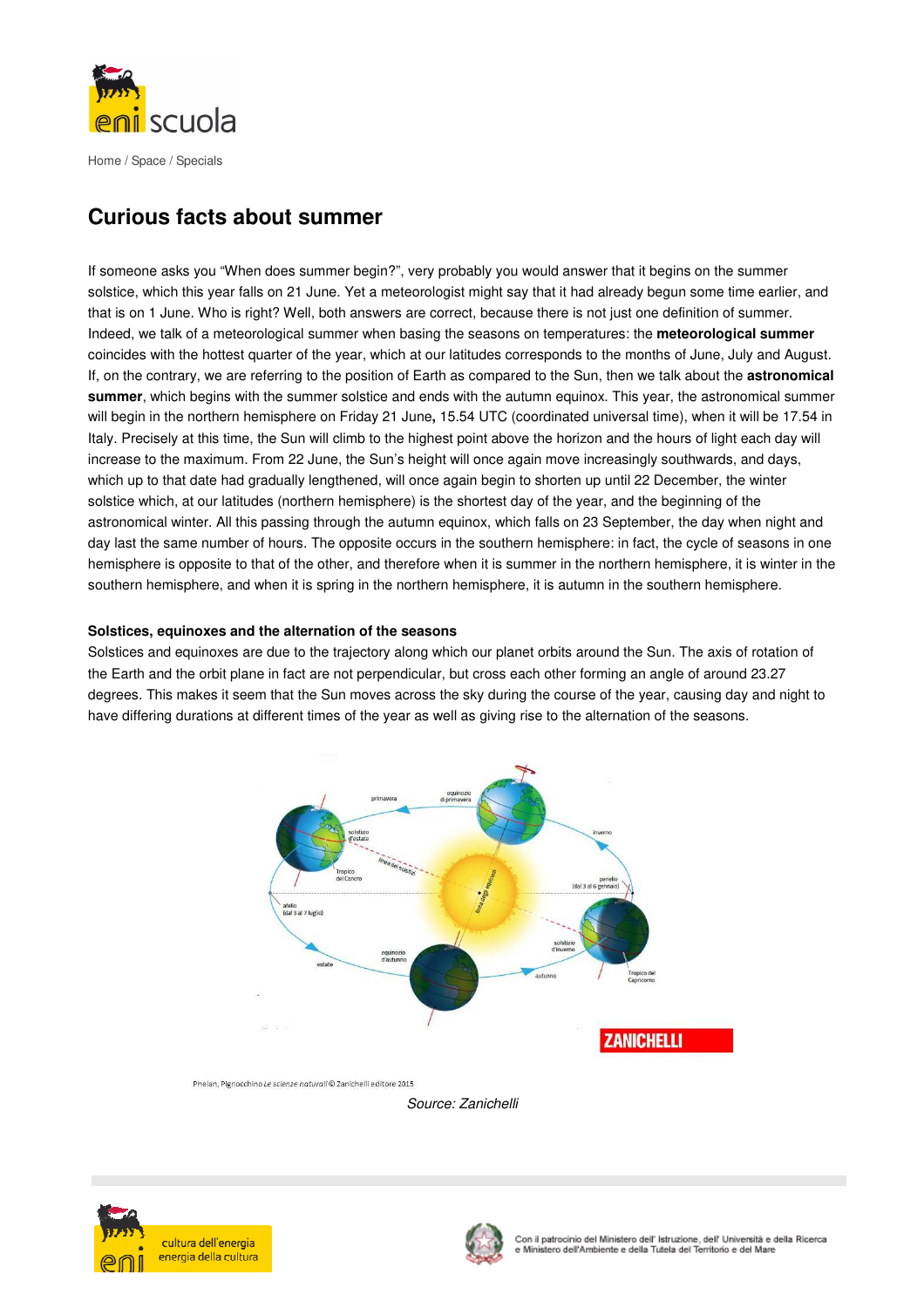

Home / Space / Specials

Spring begins with the spring equinox (which falls between 20 and 21 March) when day and night last the same number of hours, and ends with the summer solstice, which falls between 20 and 21 June, at the start of summer. This is the day on which the number of hours of light is highest, since the Sun is higher above the horizon. The autumn equinox occurs half way (22-23 September) towards winter, which begins on the darkest day of the year, and falls on 20 or 21 December. Seasons do not always have the same number of days since they begin and end in very definite astronomic moments, which vary from year to year. Every year, in fact, the solstices and equinoxes are delayed by around 6 hours: each year Earth takes a little over a year to rotate around the Sun, exactly 365 days and 6 hours. Therefore, to return to the same point of the orbit (in this case that of the solstice or the equinox) each year it takes about 6 hours more which, however, are recovered every 4 years with an extra day in a leap year. This is why the solstices and equinoxes do not always fall on the same day of the year.

#### **Does the Sun stop moving?**

The meaning of the word "solstice" derives from the Latin word "solstitium", a word composed of "sol" that is "sun" and "sistere" that is "to stop", and indicates, at astronomic level, the moment at which the sun, in its apparent journey along the ecliptic, reaches the point of maximum (in the case of the summer solstice) or minimum (winter solstice) declination. The etymological meaning refers to the fact that, on the day of the solstice, the sun stops climbing above the celestial equator, the projection into space of the earth's equator, and appears to stop still before beginning to drop down again. This is why, up to 21 June, the days get progressively longer while, as from this date, they immediately begin to get shorter until the winter solstice occurs.

## **Midnight sun and white nights**

Midnight sun is a curious astronomical phenomenon characteristic of the polar regions. This phenomenon is due to the tilt of the Earth's axis of rotation which, at latitudes above 66° 33', means that the sun never sets below the horizon, and therefore night never falls. Moreover, by rotating on its inclined axis, the Earth always exposes the North Pole towards the Sun.



Midnight sun in the Lofoten Islands, Norway

The phenomenon can be observed both in the Arctic and Antarctic area, in their respective summers. Depending on the latitude of observation, the sun may not set for several consecutive days. At the 66° 33' latitude, night does not fall for almost two weeks. At North Cape (lat. 71° 10') daylight remains for around 75 days, from mid-May to the end of July. At the Poles, the Sun does not set for 6 months.